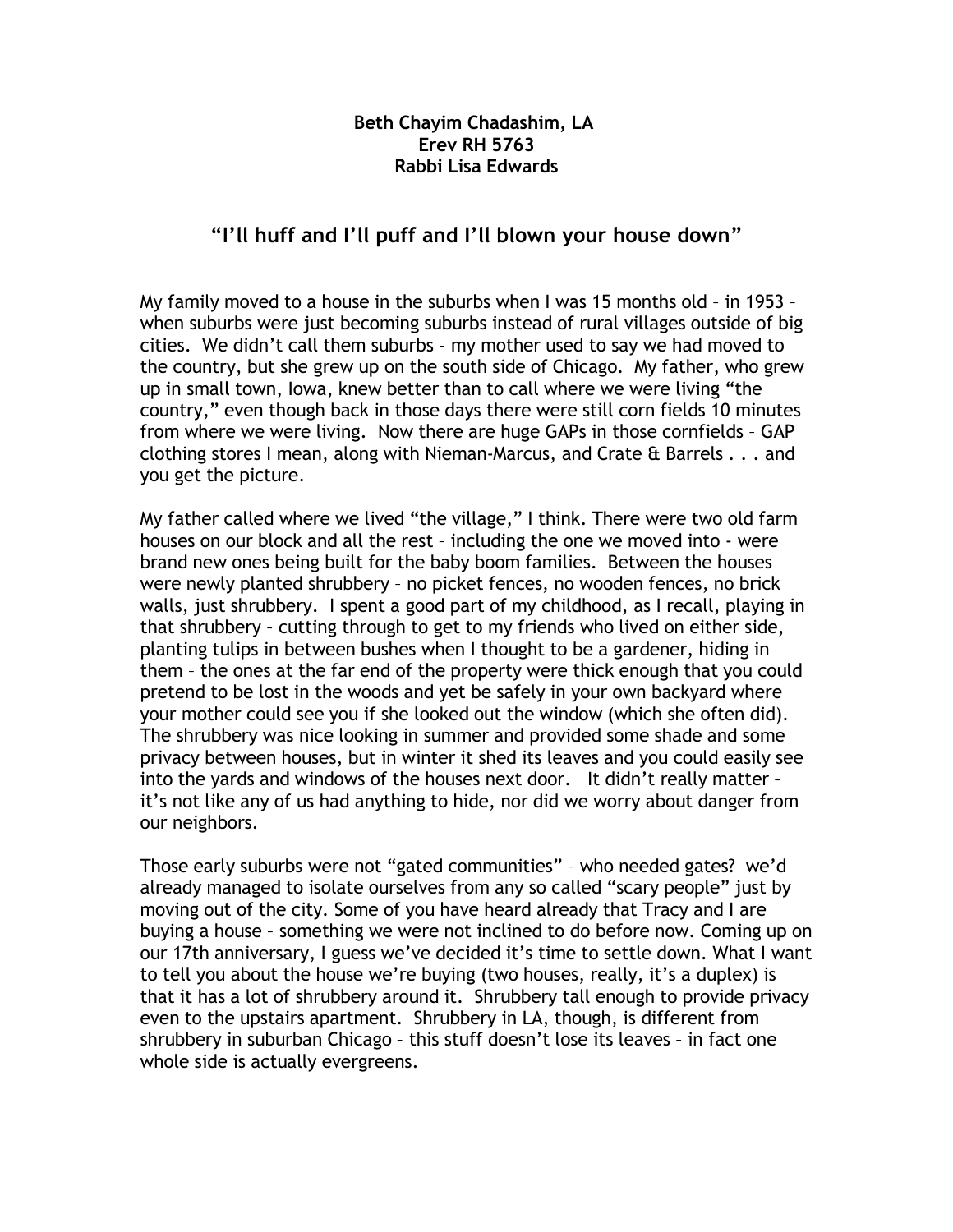The real difference though, between our new shrubbery and the shrubbery I grew up with is what's behind it. Our new house is surrounded not just with lush greenery but also by an iron wall that's about 15 feet tall. The driveway is protected by a lovely wrought iron gate that opens with a remote control. The windows have bars – relatively attractive, but bars nonetheless. And even though the front doors are open to the street, I can't help but think that Tracy and I are moving into our own little gated community. And I can't help but think that when our house was first built in 1928, iron was not a major element in the design. I've thought a lot recently about the expression, "good fences make good neighbors." Who here, besides Harriet Perl, knows where this phrase can be found? Yes, a poem by Robert Frost called, "The Mending Wall." And poor Mr. Frost, he so often gets credited with being an advocate of that phrase when in fact it is the antagonist of his narrative poem who uses it. The first person narrator protagonist of the poem takes quite a different view, saying:

Before I built a wall I'd ask to know What I was walling in or walling out, And to whom I was like to give offense.

As you may know, Israel is currently undertaking – though very slowly as it turns out – the building of a fence between the Palestinian cities and towns of the West Bank and Israel, in the hopes of keeping homicidal terrorists out of Israel. Israeli social historian Paul Liptz, who visited with us at BCC in July, said the fence is the least bad of the proposed defenses at the moment. A project that people of differing political views can sort of agree on. Only it turns out that's in theory. The project itself is slow to get off the ground for a number of reasons, not the least of which is how expensive it is to construct (especially with high tech surveillance equipment built in), and how uncertain the Israeli experts are about where it should be constructed. It turns out that the Gaza Strip is easier to fence, in which may be why the terrorists have been entering from the West Bank and not Gaza. *{info on Israel and the wall comes primarily from three articles: "HOW DESPAIR IS TRANSFORMING ISRAEL "The Wall by Yossi Klein Halevi, Post date 06.26.02 Issue date 07.08.02 [The NewRepublic] "Do good fences really make good neighbors?"}*

In Robert Frost's poem, there is no mention of a gate in their stone fence. Although gaps appear every once in awhile (and not the retail kind that grew up in the cornfields of my youth). Listen to the beginning of Frost's poem:

Something there is that doesn't love a wall, 1 That sends the frozen-ground-swell under it, 2 And spills the upper boulders in the sun; 3 And makes gaps even two can pass abreast. 4  $\ldots$  . The gaps I mean, 9 No one has seen them made or heard them made, 10 But at spring mending-time we find them there.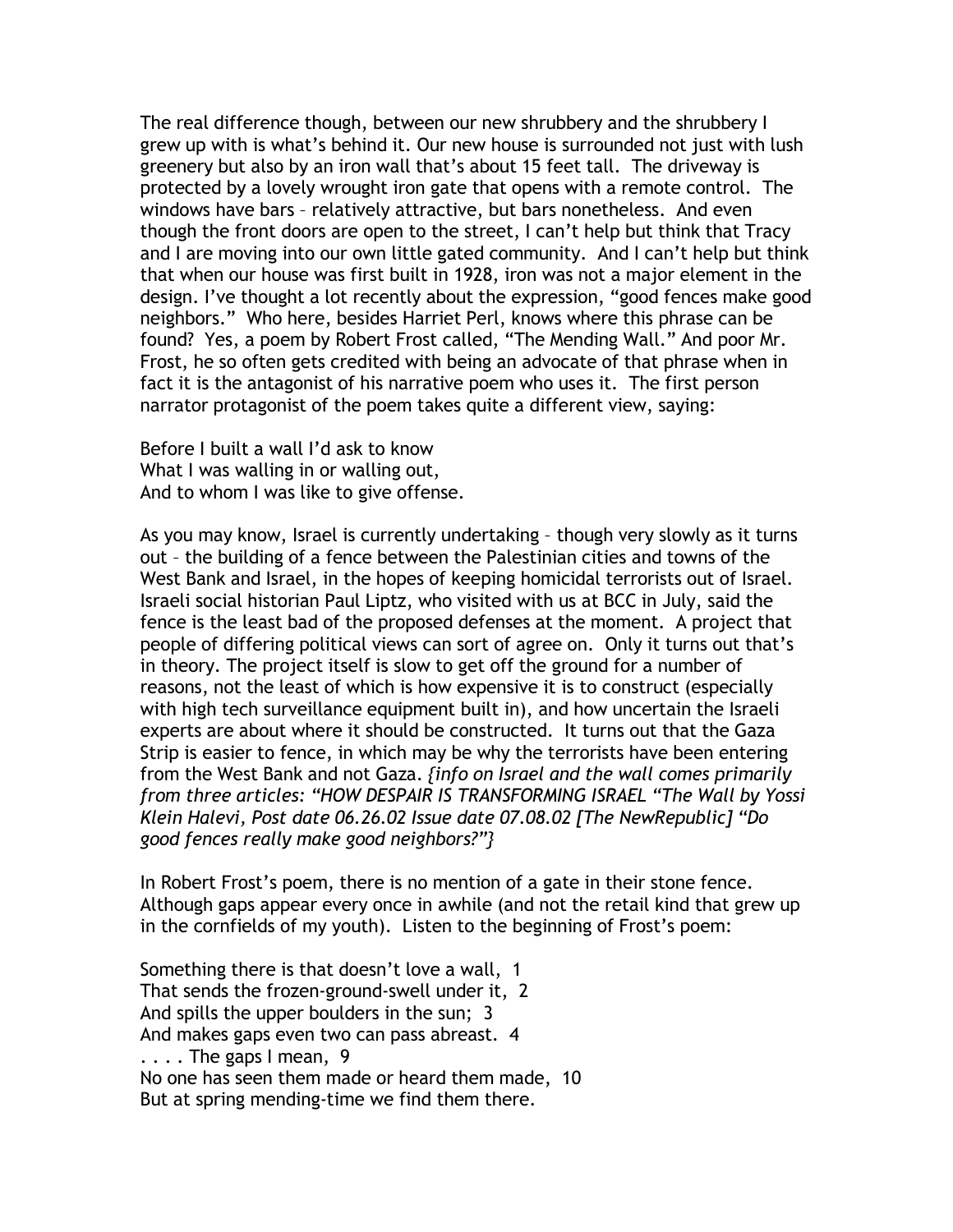"Something there is that doesn't love a wall" says Frost's narrator twice in the poem – each time the "Something" is at the beginning of the line where it is automatically capitalized anyway, and the narrator is non-committal about who or what the "Something" is. "I could say 'elves,'" he jokes to himself, 'but it's not elves exactly." [line 35-36] Of course, it may not surprise you all to know that I think Frost's "Something" with a capital "S" is God: "…Something there is that doesn't love a wall, That wants it down."

There's another kind of fence or wall that's currently under construction in our own city. You may have heard about, or seen, the eruv that the Orthodox Jewish community is building around Los Angeles. {*By Reuven Koret, August 20, 2001 publisher of israelinsider & CEO of Koret Communications. [who, like me, and no doubt others, found Frost's poem irrestible as means to speak our thoughts]. And "West Bank wall spurs divisions Some call barrier blueprint for border" By Charles A. Radin, Globe Staff, page A1 of the Boston Globe 9/3/2002. Info on LA eruv comes from "The Largest Eruv in the World" By Julie Gruenbaum Fax in LA Jewish Journal, 7/5/02. I edited some sentences for clarity here, but the editing does not change the meaning.}* Upon completion it's going to be the largest eruv in the world. An eruv, by the way, is a visible border that "demarcates an area that can be considered a private domain, thus allowing observant Jews to carry or push items necessary for Shabbat, such as a stroller, a wheelchair or medication. A temporary new eruv in the Pico-Robertson area has already freed many who were homebound on Shabbat," I read in a recent Jewish Journal article.

According to one of the Rabbis [Yitzchok Summers of Anshe Emes] in the Pico-Robertson area [not me, by the way]: "The difference is huge. There are many more women and children coming to shul now. My youth director is a lot busier." Another said, "I believe that an eruv is a unifying element within a community," [May said,] pointing out that the word "eruv" comes from a root meaning "to mix." There is nothing more unifying than to have people of all shades and stripes of Orthodoxy being able to walk on the street on Shabbos and to greet each other or share a simcha," he said.

After a seven-year process, planners have just received all the permits and signatures necessary to begin construction on the citywide eruv, which will encompass an 80-square-mile area bordered by the 10 Freeway to the south,

the 405 Freeway on the west,

the 101 (Ventura and Hollywood freeways) on the north, connecting back to the 10 Freeway via Western Avenue.

. . .

The new eruv. . . is unique among urban eruvs in that it is made up primarily of actual walls, not wire strung from pole to pole. The population density of Los Angeles and the number of people who might pass through the eruv made it imperative, some rabbis believe, to have the eruv made up of solid walls.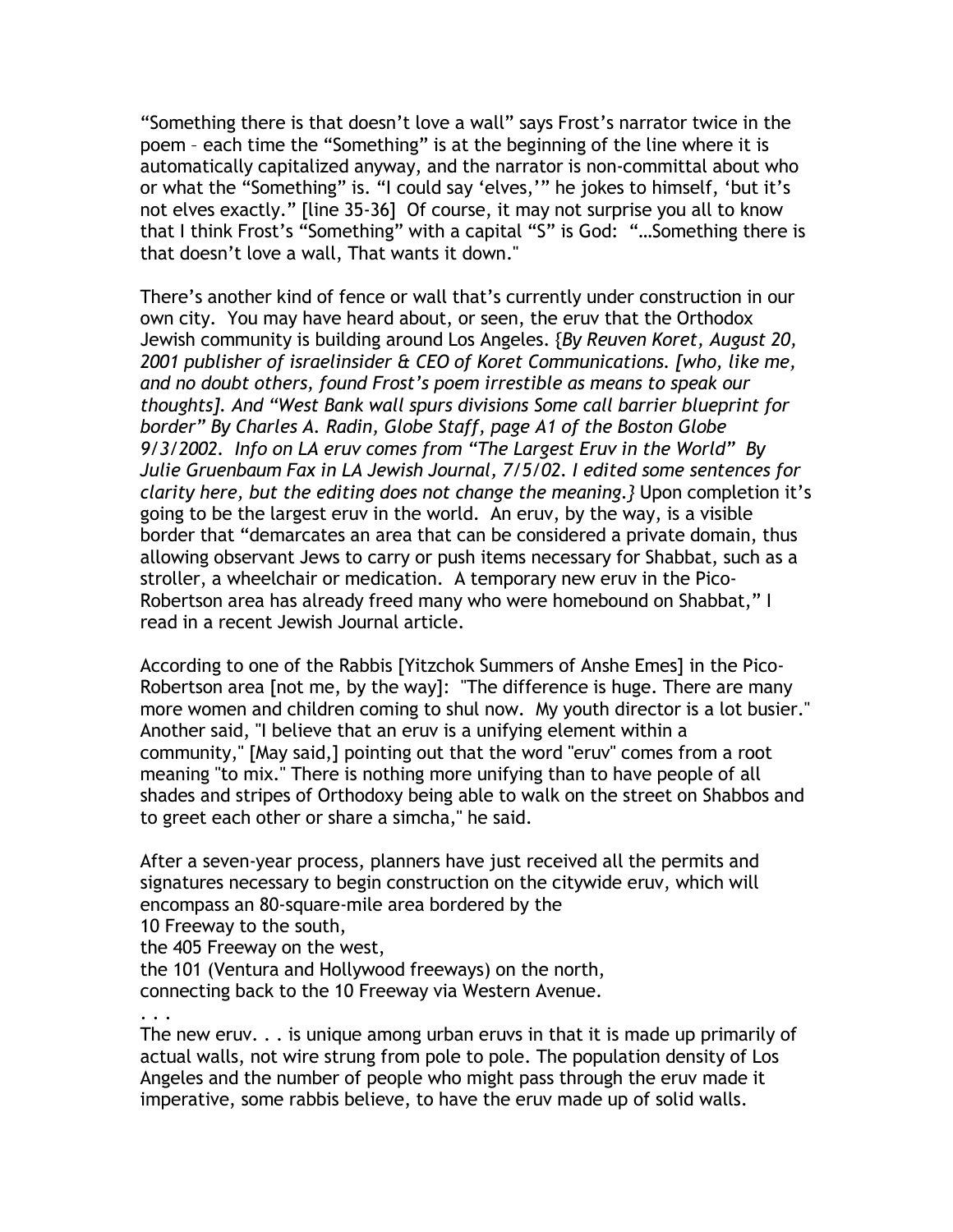Two local Orthodox men "conceived of the new eruv about seven years ago when they realized that Los Angeles had many walls already constructed -- the freeway sound-proofing walls, chain-link fences around the freeways or freeway embankments and mountains (which for halachic purposes are also considered walls).

Those walls will be connected using the standard eruv method of stringing heavy fishing line between poles -- either by modifying existing streetlights or constructing about 100 poles for the eruv. A rabbi from the Chasidic community will check the perimeter every week, to make sure the wires are all intact. …the large eruv will cost about

\$250,000 to erect… The smaller Pico-Robertson eruv cost \$35,000 to put up.

Four local members of these Orthodox communities "spent countless hours on the bureaucracy and logistics of setting up the eruv. Lawyers had to assure city, state and federal authorities at each stage that church/state issues were not infringed.

Individual owners had to assent to having wire strung across their property. Caltrans, the Federal Highway Administration, the Bureau of Street Lighting and the departments of Public Works, Fire and Rescue, Building and Safety and others, all had to OK segments of the project."

Whew, it's really something.

Interesting how some fences – like the one in Israel— are intended to keep people apart, and some, like the eruv, to keep people together. On the one hand, I respect and admire the Orthodox Jews with the tenacity to go after something that will strengthen their community. Part of me thinks what they're creating is really cool. I certainly know what it means to study texts and teachings so intently, and to try to honor what I learn from those texts, and come up with real life doable solutions to dilemmas. And I also like the result that all those women and children are out and about and active. But then I think about how the apparent lack of fishing line kept those women and children homebound on Shabbat all these years, preventing their presence even in synagogue or in their community of friends. And besides thinking this is why I am not an Orthodox Jew, I think, could this really be what God wanted from us? An eruv needs to be checked each week before Shabbat to make certain no breaks have happened – apparently unexplained breaks appear quite frequently.

I think again of Frost's poem:

"The gaps I mean,

No one has seen them made or heard them made…"

"…Something there is that doesn't love a wall, That wants it down."

One of the questions with Israel's fence is whether it only keeps homicide bombers and terrorists out of Israel, or whether Israelis – soldiers in particular –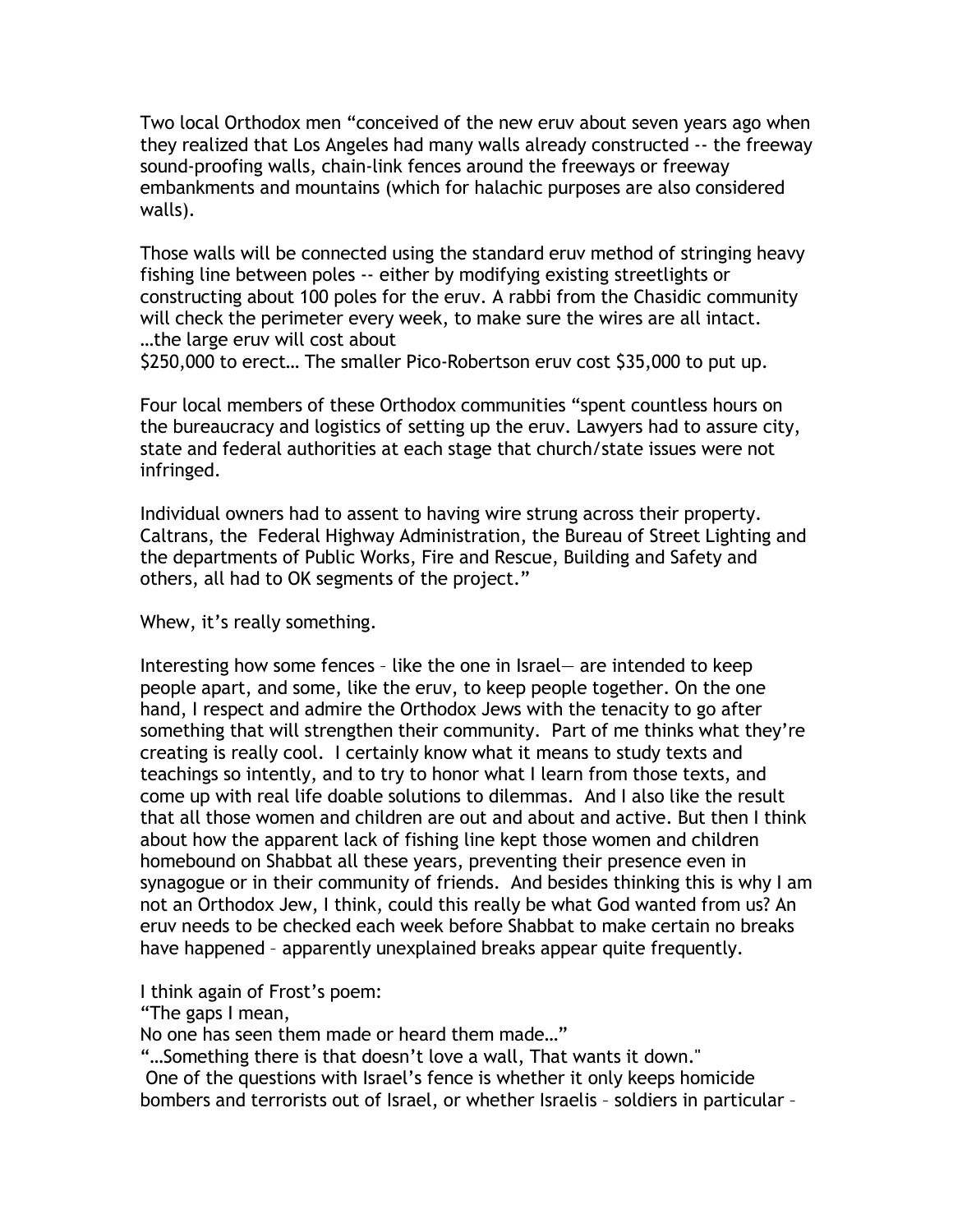can cross out of Israel to the other side and for what purposes. "Unilateral separation," this kind of fencing is called. Israel sees it as self-defense, but one major concern raised by all sides of the political spectrum is whether terrorists will see it as victory -- the successful isolation of Israel from the rest of the world, with Israel footing the bill. Who's being fenced in and who's being fenced out?

"Before I built a wall I'd ask to know What I was walling in or walling out…"

Our journalists and researchers are saying that since 9/11, Americans have been doing a lot more nesting. . . and wall building. As a nation we seem to have lost our wanderlust, and the trouble the travel industry is in suggests the truth of that. Are we, as a nation and as individuals entering a new era of "unilateral separation"? And if so, is it our choice of how to live, or is it the terrorists winning by isolating each of us from the rest of us? I don't doubt for a minute that Tracy and my purchase stems at least in part from that sense of wanting to hunker down somewhere safe. "One's home is one's castle" – but what do you picture when you picture a castle? Guard towers perhaps, and high stone walls, and moats?

As I mentioned a few moments ago, all this talk of fences and walls ought to get us thinking about gates too – how one gets from one side of the wall to the other, or if one gets from one side to the other, and who gets to go from one side to the other, and who wants to go to the other side. The eruv, of course, needs no gates – it's purpose is to keep everybody happily inside, never leaving the area that is walled in. It reminds me of the long-standing question about ghettoes and which came first: did the non-Jews wall us in against our will, or did we Jews initially wall them out?

One of my Jewish history teachers taught that during the period of Jewish Enlightenment of the 18th century, when the governments of Europe opened the gates of the ghettoes, the Jews did not just walk through them to the other side . . . they ran through them. *{Rabbi David Ellenson, "Modern Jewish Thought" HUC-JIR, LA}* We speak of this time of year – the Days of Awe – as a time when gates are opening…and closing. Neilah, the last service on Yom Kippur day, means "locking," and refers to that image of the gates closing. But what gates are they? Oral folk tradition tells us that the Temple in Jerusalem had an enormous gate that opened into the Temple court. When it swung closed at the end of Yom Kippur, they say it could be heard as far away as Jericho. *{See Gates of Understanding 2, Lawrence Hoffman, CCAR Press, p.149.}*

The gates of the Jewish quarters long ago, in the Bible and in the Talmud, were for Jews a place of meeting, where the elders and judges gathered to pass judgment on the cases brought before them. And Jewish homes must long ago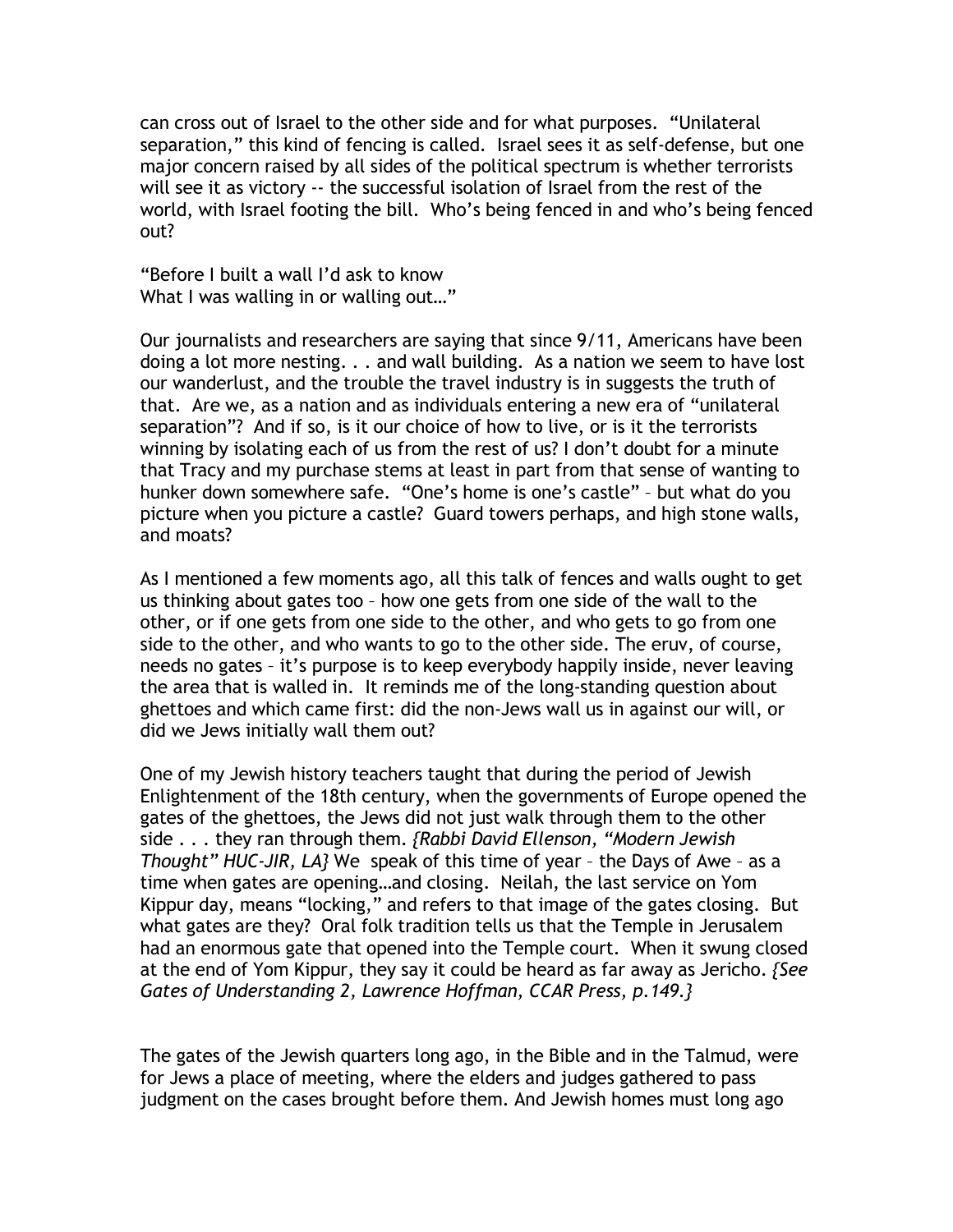have had fences and gates, for think of one of our most familiar prayers -- the v'ahavta -- found in the Torah itself, and posted still on the doorway into every Jewish home. The end of the 1st paragraph reads: uktavtam al mezuzot betecha u'VISHARECHA write them on the doorposts of your house, and UPON YOUR GATES. In the Tibetan and Buddhist and Taoist religions, this exact time of year (the 7th lunar month of the year), is called Ghost Month, and it is said that the "Gates of Hades" open for the month and the souls of the dead can return for a month to the world of the living. Interesting how among the many customs of Jews during this month are visits to graves of our loved ones, two Yizkor services this month, and at Sukkot, the ushpizin – we invite our ancestors to join us in the Sukkah. What gates are we opening by these customs? what boundaries are we crossing? are we encouraged to cross, for just a little while? In Jewish tradition the gates of heaven – sha'arei shamyim -- are said to be always open to us, and especially so this time of year, when the gates of our hearts are open to one another and to God. [Jeffrey Cohen, Prayer and Penitence, p. 262]

I suppose as walls and fences go in our lives there are two key ones: our Jewish one is the Wailing Wall in Jerusalem, and our queer one is Stonewall, the Greenwich Village club where gay liberation ignited 33 years ago, and led to every freedom we enjoy today. At "Stonewall" more than a few walls were knocked down, and boundaries broken through. The Wailing Wall (or Kotel) was the foundation wall of the Temple in Jerusalem, and has for centuries now been the site where Jews, religious and not, weep and offer prayers to God. It is the site too of sometimes violent conflict between ultra-Orthodox and non-Orthodox Jews, between Jewish men and Jewish women, between Muslims and Jews. I think about the beautiful stonewalls in the stained glass windows back at BCC – symbol of Kotel and Stonewall both. The wordless glass rainbow prayers stuck into those glass stones by our own BCC artists speak to us as they catch the light of day or the reflections of the headlights from the cars passing by at night. Pitchu li sha'arei tzedek we sang at the beginning of tonight's service from the Book of Psalms – open for me the gates of justice, that I may enter and give thanks to God. And the verse that follows – zeh ha-sha'ar l'Adonai: this is the gateway to God, presumably meaning that tzedek – justice, righteousness - is the gateway to God [Psalm 118:19-20].

In the middle of Frost's poem the narrator talks about the trees on each side of the fence, saying of his neighbor:

"He is all pine and I am apple orchard." line  $24$ I read in a commentary on this poem that coniferous trees like pines often live in isolation because they harm the soil and endanger nearby plants, while apple trees are often found near other trees because their roots nourish the soil creating a better living environment for the trees around them. I wonder about the evergreens on the border of Tracy's and my new house – what message are we sending? perhaps we should plant apple trees instead. In the Boston Globe this week there was yet another article on Israel's fence. It describes the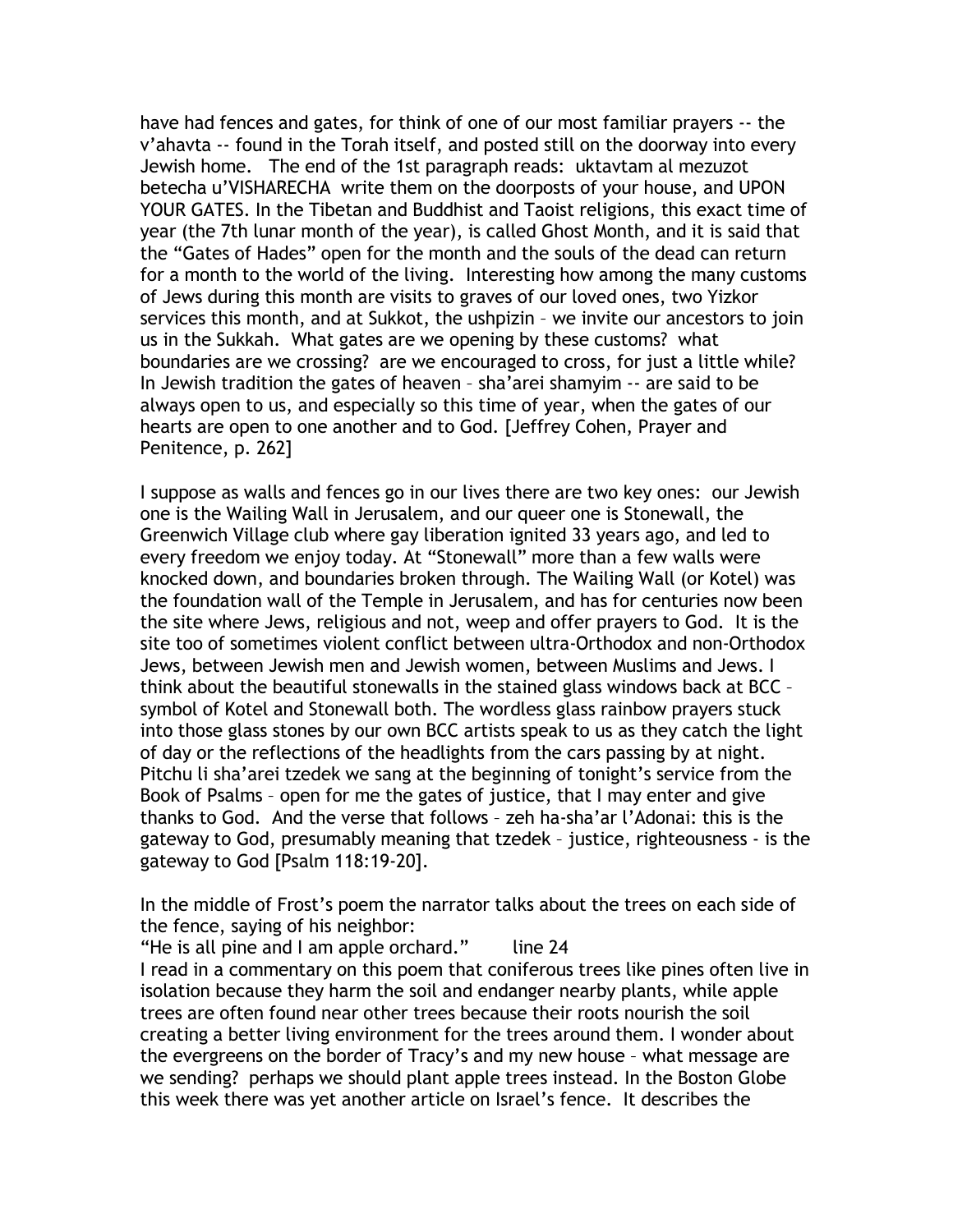intimidating "coils of the razor-sharp wire," filling a deep trench on the property of an Armenian church, and reports that "about 300 of the [Armenian] church's 1,900 olive trees have been bulldozed to create the right-of-way." *{"West Bank wall spurs divisions, Some call barrier blueprint for border"By Charles A. Radin, Globe Staff, page A1 of the Boston Globe 9/3/2002. I rearranged the order of some sentences for clarity here, but the rearranging does not change the meaning.}* I thought about those olive trees, and the famous olive branch that Noah's dove brought back from its journey out into the new world after the flood, making the olive branch ever after a symbol of peace. Perhaps Tracy and I will take out the evergreens and plant olive trees instead.

Is there a difference I wonder since 9/11 or is it just more of the same? Hasn't life always been a search for security in an insecure world? For Jews it has, and for queers certainly. 30 years ago, at BCC's first Rosh Hashanah service, they lit 12 candles before kaddish, one for each of the 11 Israeli Olympic athletes just murdered in Munich, and 1 for people everywhere who had died from "man's inhumanity to man." This week saw another vicious gay hate crime in our supposedly safe haven -- West Hollywood. We pray for the recovery of Treve Broudy (and his friend Edward Lett). I remember my mother, zikhrona livracha, saying to me when I came out: you're already a woman and a Jew, why do you want to take on more trouble? And a few years later, when Tracy told my mother she was going to become a Jew…you can guess her response: you're already a lesbian and a woman, why take on more trouble? Our longing for security often takes an ironic form: a razor wire fence to keep out human bombs so that Israelis might once again move freely; an eruv of solid walls – no gaps allowed—so that Orthodox Jews might mix with one another; a lovely house complete with handsome iron gate and isolationist evergreens—a place you could invite guests. All three an odd blend of "unilateral separation" and an invitation "to mix."

Even though this has been a year of retreat inside, of hunkering down, of fear of strangers, can you feel that the purpose of this time of year, these Days of Awe, is just the opposite? That these days are intended to be a time when we let down our defenses and open up our gates? These ten days are not intended as a time "to walk the fence" in order to mend its gaps, but to widen them.

"Something there is that doesn't love a wall, That wants it down," says our poet.

Beginning tonight, and all during the Days of Awe right through Sukkot and Simchat Torah is the time to leave those gaps so wide that two can pass through side by side. [see line 4 of Frost]

Walls with gaps in them, porous boundaries, gates wide open.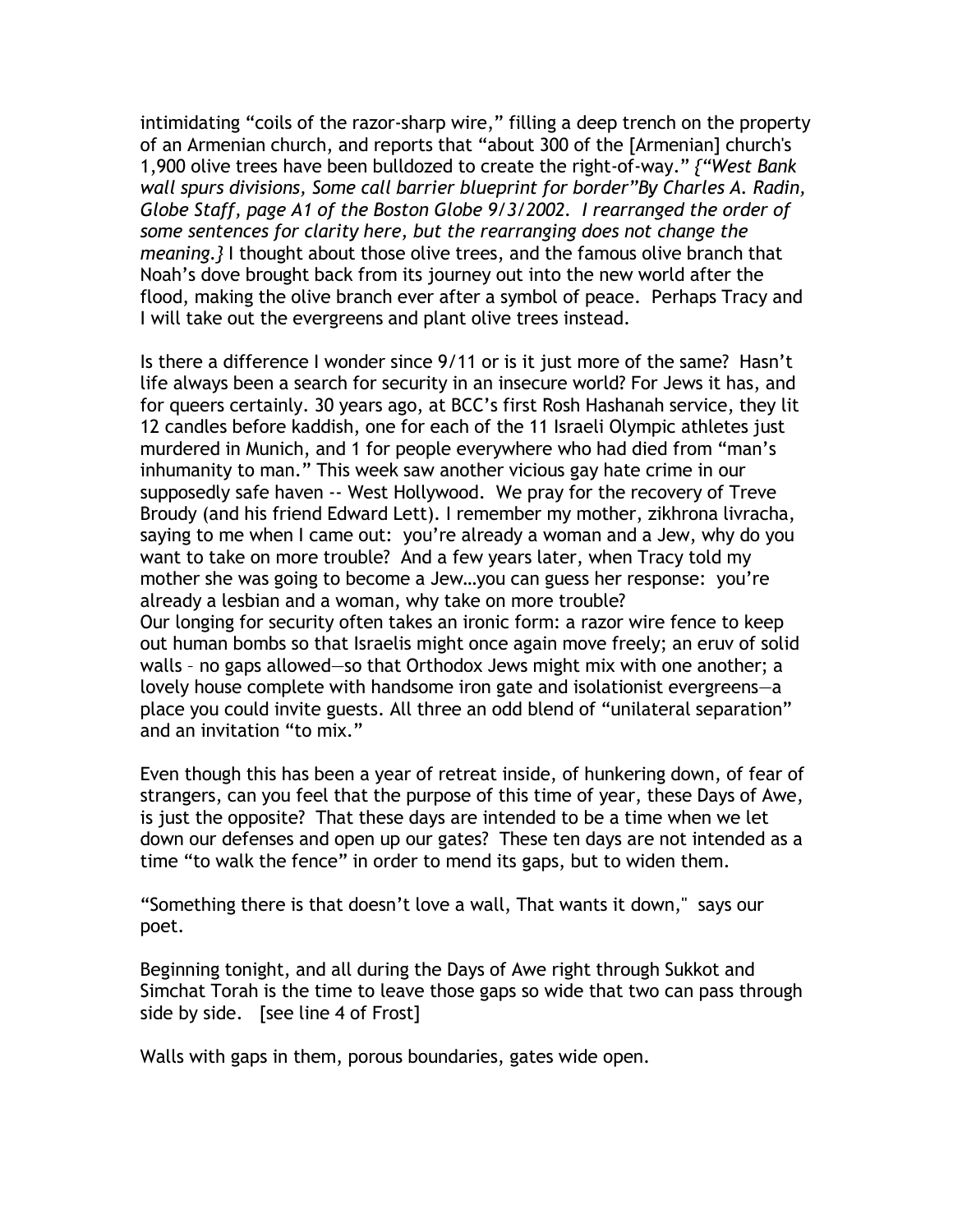This is what this time is – these Days of Awe – with their opening of the gates (and eventual closing of them), with the opening of hearts, with our confessions and amends and resolves to be better people, to make different mistakes next year, rather than the same ones over and over again.

We cross boundaries in these Days of Awe through our communal confessions – not only confessing our own sins, and asking forgiveness, but trying on one another's sins simply by proclaiming them all aloud, and asking forgiveness for us all. We take down our walls of defense by turning within to examine our souls, our wants and desires, our failures and successes. We break down walls of isolation and "unilateral separation" by turning outward to one another and to God. In these Days of Awe, we cross borders to other worlds, by intently and intentionally remembering our dead – and the history of our people.

On Rosh Hashanah, our Torah texts remind us of other boundaries built up long ago, of how Jews and Muslims, both fathered by Abraham though differently mothered, moved along very different paths even though both were in covenant with the same God. Walls dismantled, boundaries stretched, borders crossed, defenses down, gates open – these Days of Awe are a time to listen to each other speaking from the heart, a time to hear God's voice,a time to let God hear our true prayers.

May we find the ways to open all our gates wide these Days of Awe, and may we walk in and out of them together, hand in hand.

Shanah tovah u'metukah May it be a good year, a sweet year. Shanah Shalom a year of peace.

"The Mending Wall" By Robert Frost Something there is that doesn't love a wall, 1 That sends the frozen-ground-swell under it, 2 And spills the upper boulders in the sun; 3 And makes gaps even two can pass abreast. 4 The work of hunters is another thing: 5 I have come after them and made repair 6 Where they have left not one stone on a stone, 7 But they would have the rabbit out of hiding, 8 To please the yelping dogs. The gaps I mean, 9 No one has seen them made or heard them made, 10 But at spring mending-time we find them there. 11 I let my neighbor know beyond the hill; 12 And on a day we meet to walk the line 13 And set the wall between us once again. 14 We keep the wall between us as we go. 15 To each the boulders that have fallen to each. 16 And some are loaves and some so nearly balls 17 We have to use a spell to make them balance: 18